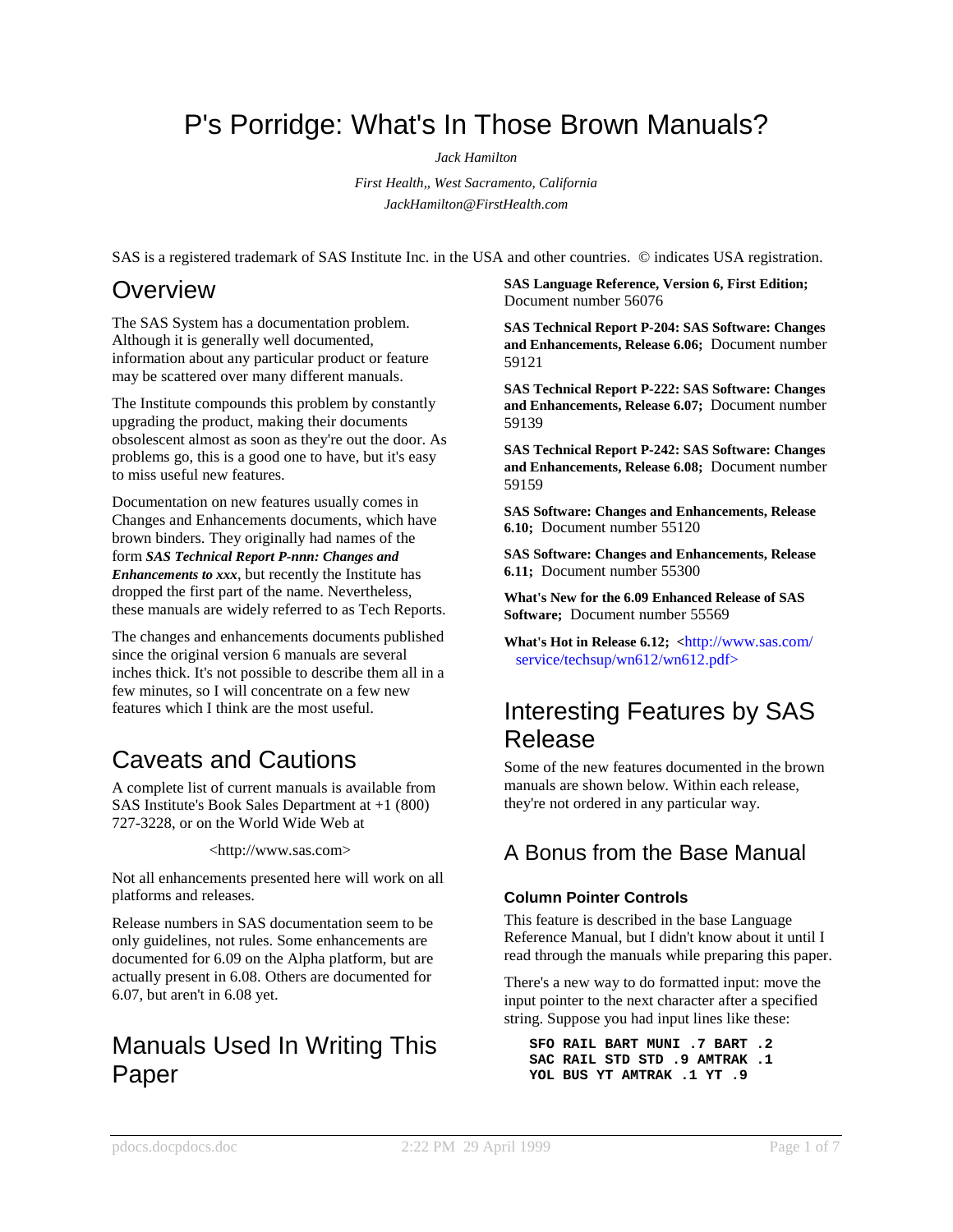You want to read the city, primary carrier, and percentage of traffic for the primary carrier. First, read the city and primary carrier, then locate the primary carrier in the remainder of the input line. After that, it's easy to read the value:

```
input @1 city $3.
      @5 type
         carrier
      @(trim(carrier)) percent;
```
If you have a fixed string, you can just put it in quotes after the at-sign.

## Release 6.06 (P-204)

These features are actually included in the base manuals, but seem to be little known, so I'm including them. They are changes from 5.18 behavior.

## **\_TEMPORARY\_ arrays**

The \_TEMPORARY\_ array is a mechanism for creating variables which are not stored in the PDV. Access is faster than to regular variables, and there is no danger of name collision with one of your datastep variables.

Because these variables are not referred to by name, only by subscript, and are not stored in the PDV, they cannot be written to an output dataset.

```
array xyz{3} _temporary_ (7 11 13);
first = a*test{1};
```
#### **FILENAME= and FILEVAR= options in the FILE statement**

The FILENAME= option allows you to find the complete OS filename of a file.

The FILEVAR= option allows you to dynamically change the name of the file you're using. You could, for example, calculate the name of the file based on your data. Here's a sample job log, with some parts of the output deleted to save space:

```
61 data _null_;
62 infile cards;
63 input indate mmddyy8.
64 count 4.;
65 fv = 'd' ||
66 put(indate, date7.);
67 file dummy filevar=fv
68 filename=fn;
69 put count;
70 cards;
NOTE: The file DUMMY is:
      FILENAME=P:\d07JUN55,
      RECFM=V,LRECL=256
NOTE: The file DUMMY is:
```

```
FILENAME=P:\d14FEB23,
RECFM=V,LRECL=256
```

```
73 run;
```
## **Field alignment with the PUT statement**

The -L, -C, and -R options allow you to left, center, or right-justify the output from a format. For example:

**put x dollar7.2-c;**

would center the value of X in the outout field.

## **INPUT and PUT functions allow ? and ??**

If the value you want to convert with the INPUT or PUT function can't be converted correctly, you will ordinarily see an error message in the SAS log. Use of ? or ?? prevents these messages.

**s = input(datestr, ?? mmddyy.);**

## **New host system informats such as \$ASCII.**

It is often necessary to read data using a different encoding (ASCII vs. EBCDIC). New formats allow you to read data written in formats other than the ones native to your system.

## **The IN operator**

The IN operator is a quick way to test whether a value is in a list of other values. For example:

**if title in ('Dr', 'Sir', 'Col');**

Unfortunately, the values in the list must be constants when the IN operator is used in the data step.

## **A BY statement applies to only the preceding SET, MERGE, or UPDATE statement.**

In 5.18, you could use only one SET, MERGE or UPDATE statement in a data step that contained a BY statement, or bad things would sometimes happen. This restriction has been lifted.

```
data new;
if_n = 1 thenset total(keep=gtot);
set detail
     (keep=group btot amt);
 by group;
bpercent = btot/gtot;
dpercent = amt/gtot;
<other code>
run;
```
Release 6.07 (P-222)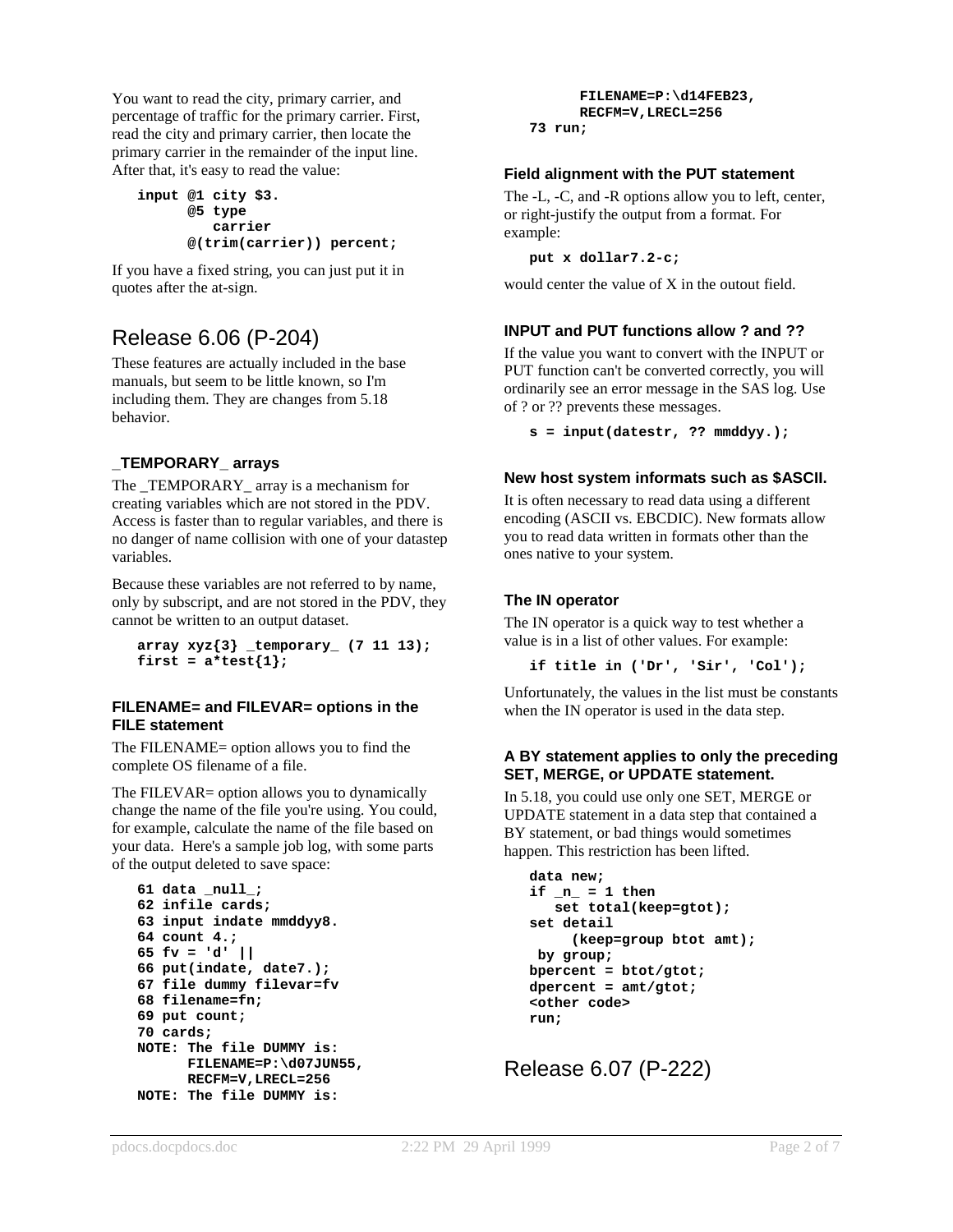#### **Multi-unit intervals in INTxx functions**

INTCK and INTNX are little-known and muchmisunderstood functions which allow you to calculate the interval between two dates or times, or advance a certain interval from a given date or time. New options make these functions much more useful. You can now shift the starting point of an interval to something meaningful. For example, if you used a quarter system where the quarters started in February, May, August, and November, and you wanted to know when the next quarter started after February 15, you could use this code:

```
data _null_;
nextqtr = intnx('month3.2',
                '15feb96'd, 1);
put nextqtr=date7.;
run;
```
which would print

**NEXTQTR=01MAY96**

## **INPUTC, INPUTN, PUTC, PUTN functions**

These functions allow you to decide on a format at runtime, rather than hardcoding it..

```
data _null_;
input @1 fmt $9.
      @11 number $10.;
outnum = putn(number, fmt);
put @1 number $10.
    @10 fmt $11.
   @20 outnum;
cards;
dollar8.2 123.45
comma6.0 678.9
binary10 11
;;;; run;
```
would print

| 123.45 | dollar8.2 \$123.45 |                      |
|--------|--------------------|----------------------|
| 678.9  | $comm6$ .0 679     |                      |
| 111    |                    | binary10. 0001101111 |

#### **Dataset passwords**

Version 5 of SAS allowed password protection of datasets. Apparently, many people missed this feature, because it's back.

#### **data salary (read=green write=red alter=yellow);**

I suspect that the encryption methods used are of the "protect against your little sister" variety rather than the "protect against big government agencies" variety, and in any case haven't been subjected to public scrutiny, so don't depend on SAS passwords for real security.

#### **SORTEDBY dataset option**

If a dataset is sorted, but wasn't sorted by SAS, you can tell SAS about it. Some operations will be performed more quickly as a result.

```
proc sql;
 select *
  from x.y (sortedby=usage)
  group by usage;
```
#### **Data step views**

Just as SQL views are a shortcut method of telling SAS how to process data using SQL, datastep views are a shortcut method of telling SAS how to process data using datastep code. There are several benefits to using datastep views. The data step doesn't have to be compiled every time you use it. You can hide the intricacies of your code from other users. You can make coding changes transparent. And you can sometimes greatly reduce CPU time and I/O by using a datastep view and a PROC rather than a regular data step followed by a PROC.

The following data step will create a view named NEW. When it is accessed, a real dataset (not a view) named work.errors will be created.

```
data new errors / view=new;
set old;
if date = . then
   output new;
else
   output errors;
run;
```
The documentation says that output views are not currently supported. I suppose this means that someday they will be.

## **KEY= option in SET and MODIFY statements**

You can go directly to an observation in a SAS dataset if it is indexed and you know the key value for the observation. This has the potential to replace a lot of messy coding now done with formats or sorts and merges.

```
set claims
    (keep=claimno patient billed);
set patients
    (keep=patient lastname)
    key=patient;
```
When you use the  $KEY=$  option, be sure to use the \_IORC\_ variable to check whether the lookup succeeded.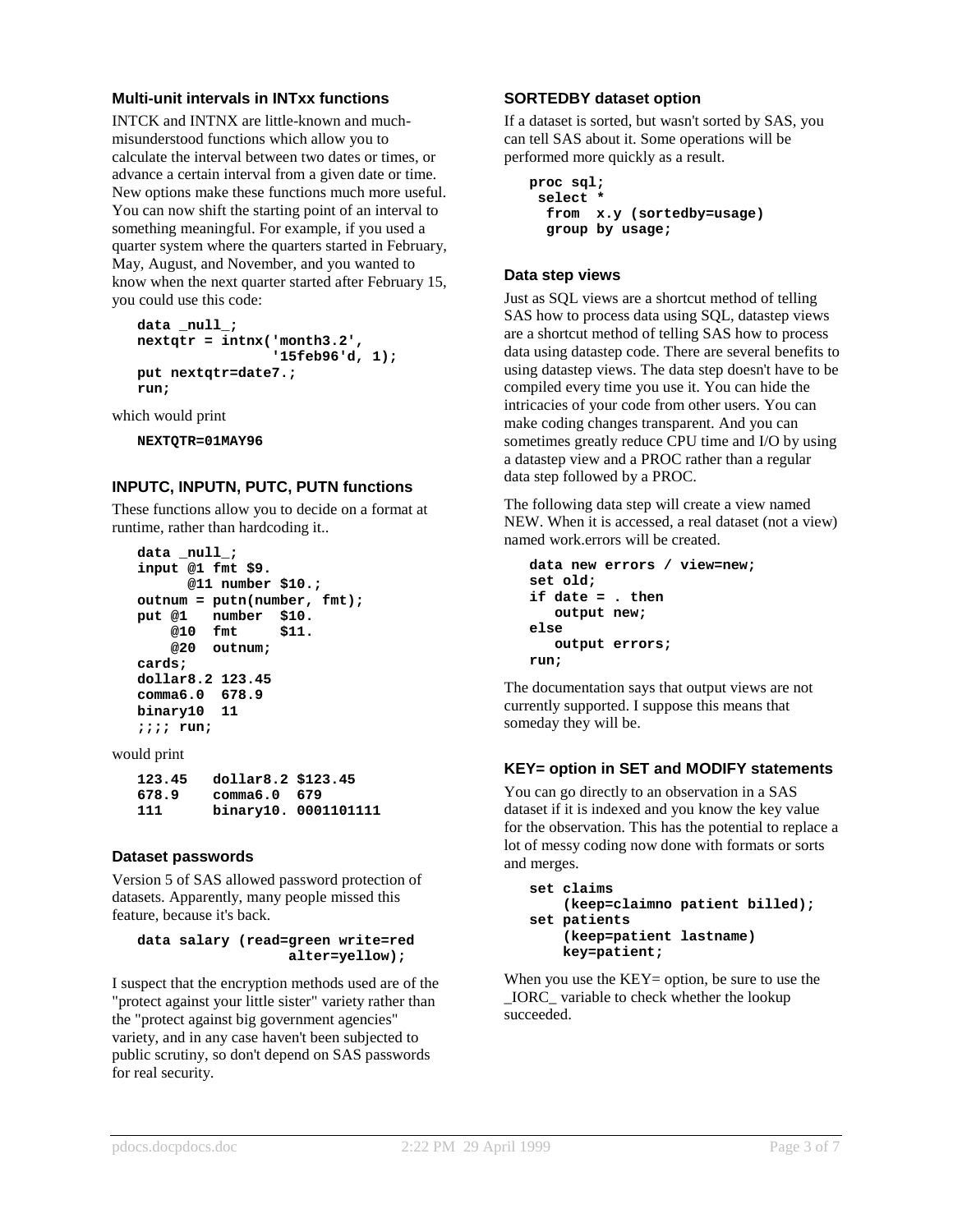#### **DLM= and DSD options in the INFILE statement**

SAS has long suffered from the inability to read text files which other programs can read with ease. These new options make it much easier to read files which contain tab- or comma-delimited data.

This statement will read a comma-delimited file, where text strings may optionally be inside quotes:

**infile x dlm=',' dsd;**

There's no corresponding facility for writing a comma-delimited file, but it's straightforward to do using the PUT statement in conjunction with the QUOTE function.

DSD implies DLM=',', which is probably the most common case. To read a tab-delimited file, use

**dlm='09'x dsd**

Version 6.12 of SAS contains an Import/Export wizard which makes it much easier to read and write external files.

## **BY values usable in titles**

You can now include the current BY value in the title created by a TITLE statement. This means that you can have much better looking titles. Alas, this applies only to output from PROC's, not to output from data steps.

```
options nobyline;
title "Payments for region #BYVAL1";
proc print;
by region; pageby region;
run;
```
In this example, #BYVAL1 means "show the current value of the first variable in the BY list". You can also Insert the name of a BY variable with #BYVAR, or get complete BY variable information with #BYLINE.

## **CALL EXECUTE**

CALL EXECUTE allows you to write a SAS program from within SAS, without resorting to writing an external file and reading it back in (which there is no general mechanism to do in SAS).

The functionality that this provides may be replaced by the CATALOG engine in 6.12.

## **FMTSEARCH= system option**

The FMTSEARCH option allows you to tell SAS where to look for formats. You may specify a onelevel or two-level name. FMTSEARCH= makes it much easier to maintain department or company format libraries.

```
options
   fmtsearch=(myfmts deptfmts
              compfmts myfmts.old);
```
## **Use existing formats in PROC FORMAT**

You can now use existing formats inside your own format definitions. This means, for example, that you can redefine the output of specific values without having to duplicate all of SAS's extensive format library for other values. Here's an example from the manual:

```
proc format;
 value status
  low-'01MAR1990'd = [date7.]
  other = 'OVERDUE';
```
## **The QUOTE function**

The QUOTE function adds double quotes to the outside ends of a character expression. If the expression contains internal double quotes, they will be doubled.

The following code would write a tiny commadelimited file:

**QA = quote(a); QC = quote(c); put QA "," b "," QC;**

## **CALCULATED component in SQL Queries**

Sometimes it is necessary to use the same calculated value two or more times in a single SQL statement. For example, suppose you want calculate a percentage of savings, and also select only those observations with low savings. The SQL code might look like this:

```
proc sql;
 select *,
       billamt-discamt as savings
 where billamt-discamt < 100;
```
The CALCULATED component allows you to say "use the variable I've already calculated", instead of repeating the calculation:

```
proc sql;
select *,
       billamt-discamt as savings
 where calculated savings
          < 100;
```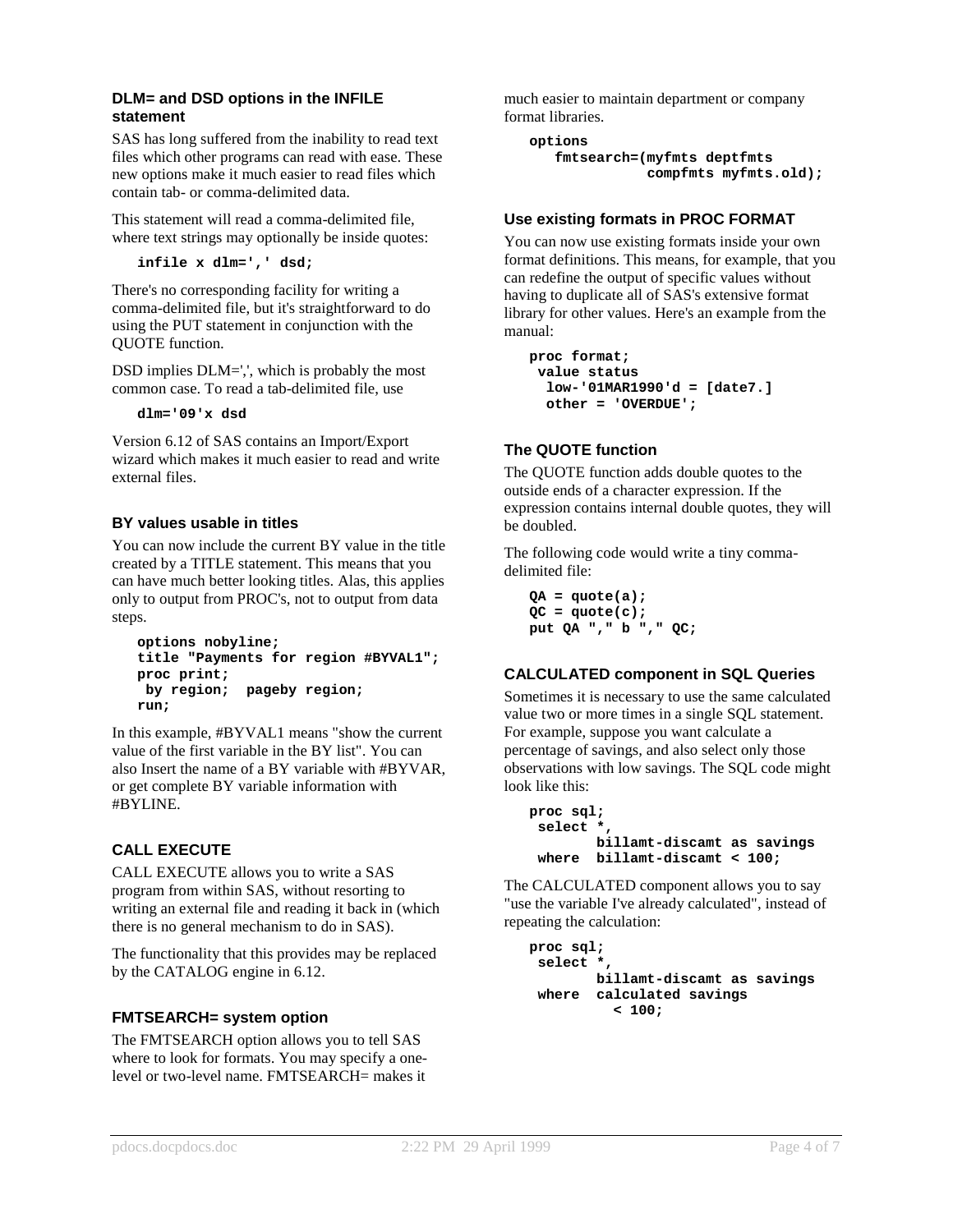## Release 6.08 (P-242)

## **ERRORCHECK= system option**

ERRORCHECK=STRICT causes your program to go into syntax-check mode if there is an error in a LIBNAME or FILENAME statement, and to abend if a %INCLUDE statement fails.

#### **MODIFY, REPLACE, and REMOVE statements**

(This replaces the description in P-222)

The MODIFY statement allows you to modify a SAS dataset in place, without creating a copy (which is ordinarily done, invisibly to you, when you change an existing dataset).

Although there are dangers to this technique (on some operating systems, the dataset may be damaged if your program abends), it can greatly increase processing speed and reduce the amount of disk space needed.

The REPLACE statement, used after MODIFY, updates the current observation. The OUTPUT statement writes a new observation to the end. REPLACE is the default action when used after MODIFY (the usual datastep default is OUTPUT). The REMOVE statement marks the observation as deleted.

## **INDEX= dataset option**

(This replaces the description in P-222)

When indexed datasets were first announced, you had to use PROC DATASETS or PROC SQL to create the index.

You can now create indexes while creating the dataset. Here are some examples:

```
data new (index=(claimno));
data new (index=(claimno claimdt));
data new (index=(c=(claimno
                    claimdt)));
```
Indexes make some operations substantially faster, but increase the time and disk space needed to create a dataset.

## Release 6.09E (Document 55569)

## **The Data Step Debugger**

This is an important new feature, perhaps the most significant in 6.11. It's beyond the scope of this paper.

#### **The SORTEDBY= dataset option is supported for views and stored datastep programs.**

Self-explanatory; see the explanation of the SORTEDBY option under 6.07, above.

#### **New options on the %PUT statement.**

New options on the %PUT statement let you print some or all macro variables.

**%PUT \_ALL\_** will print all currently defined macro variables.

**%PUT \_AUTOMATIC\_** will print all automatic macro variables (because these variables vary by operating system and installed products, it has been difficult to track them all down in the past. This should help).

**%PUT \_GLOBAL\_** will print all user-defined global variables.

**%PUT \_LOCAL\_** will print all user-created macro variables available in the currently executing macro.

**%PUT \_USER\_** will print all user-created macros.

## **Writing multiple host variables in PROC SQL**

The SEPARATED BY component of the INTO clause lets you write values from several observations into a single macro variable.

```
select name
into :names
separated by ', '
from userlist;
%put &names.;
```
might print

**Jan June Joan John**

You can also specify multiple macro variables with a hyphen or THROUGH; each will be set with the value of a different row:

**select name into :name1-:name4 from userlist; %put &name1 &name2 &name3 &name4;**

would print the same result as the earlier example.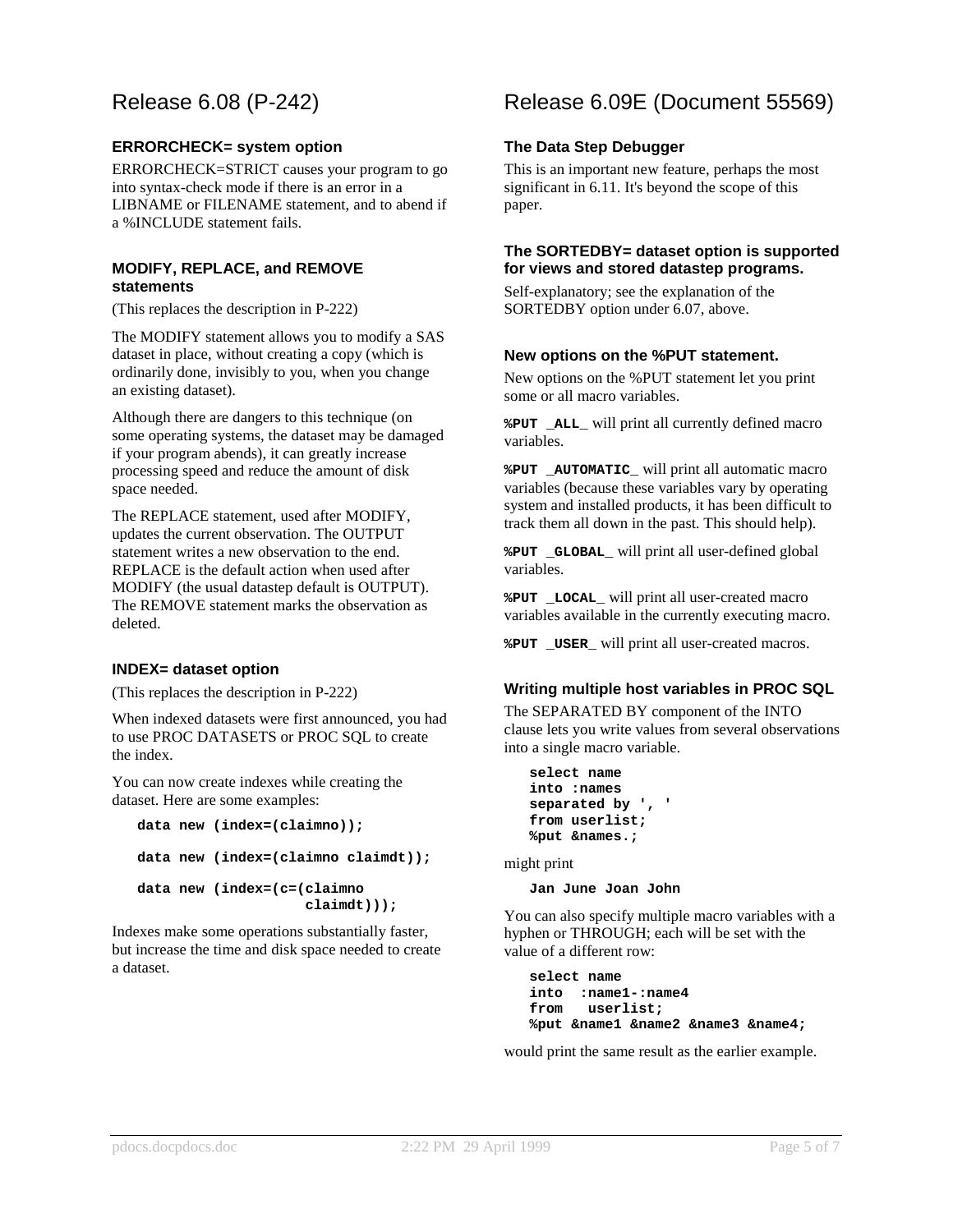## **Storing MPRINT Output in an External File**

You can store the output from the MPRINT option into an external file, suitable for later use standalone. To do this, create an MPRINT fileref pointing to the new file, and specify the MPRINT and RESERVEDB1 system options:

```
options mprint reservedb1;
filename mprint 'test.sas';
```
This will be useful for debugging macros.

## Release 6.12 (What's Hot)

## **The %SYSFUNC macro function**

This new macro function gives you the ability to execute data step functions inside a macro.

The %SYSFUNC macro also has the ability to apply a specified format to the result of the function.. For example, to put the current date into a title using the WORDDATE format, you could use the statement

```
title "%sysfunc(date(), worddate.)";
```
## Release 6.11 (Document 55300)

#### **FILENAME now allows catalog, ftp, and socket files.**

Catalog access provides an easy way to read and write data or programs stored in SAS catalogs; ftp and socket access provide another way to look at data on remote machines connected to your network.

```
filename prog catalog
```

```
'sasuser.progs.readfmt.source';
  %include prog;
  filename claims ftp
            'claims.dat'
           host='ftp.hccompare.com';
```
Note: Not available in SAS for OpenVMS 6.09 TS048.

## **New dictionary tables: MACROS, TITLES**

The DICTIONARY.TITLES table allows you to retrieve information about all the titles and footnotes that are currently defined. This table can be used outside of PROC SQL through a permanent SQL view, SASHELP.VTITLE.

The DICTIONARY.MACROS table allows you to look at the names and definitions of all macro variables. SASHELP.VMACRO is the SQL view.

Note: Not available in SAS for OpenVMS 6.09 TS048.

## VMS-Specific Enhancements in TS048

The text of the online help for these items is **highlighted.**

## **PROC VAXTOAXP**

**PROC VAXTOAXP is a new procedure that converts VAX data to AXP format, converting 2 byte data to 3 bytes. It is only intended for VAX data sets, not catalogs, indexes or other types of SAS files.**

This procedure is used on a DEC Alpha to read datasets which were created on a Dec VAX.

## **Increasing Allocation Sizes**

**Previous versions of SAS for OpenVMS defaulted to allocating 33 disk blocks to a file when it was created. When the file needed to be extended, it was extended in increments of 32 blocks. With this change, 300 blocks are initially allocated to the file. This potentially reduces the number of extends required for the file. When the file is extended, it is now done so in increments of 96 blocks. The unused disk blocks are deallocated and freed back to the file system at close time. These changes reduce the number of times a file needs to be extended, potentially creates a more contiguous file, and reduces subsequent access time.**

**Two new logical names are supported. SAS\$ALQ and SAS\$DEQ. These logical names define the number of disk blocks to be initially allocated for SAS files at creation (SAS\$ALQ) and the number of blocks to be allocated when the file needs to be extended (SAS\$DEQ). These correspond directly to the ALQ= and DEQ= options which have previously existed and are documented elsewhere. The order of precedence is as follows: 1) if an ALQ/DEQ option is specified for a specific data set that is honored; 2) if ALQ/DEQ is specified on a LIBNAME statement it affects all the SAS files created in that library; 3) if the logicals SAS\$ALQ/SAS\$DEQ are defined these values are used; and 4) if none of the above are specified the system default values are used.**